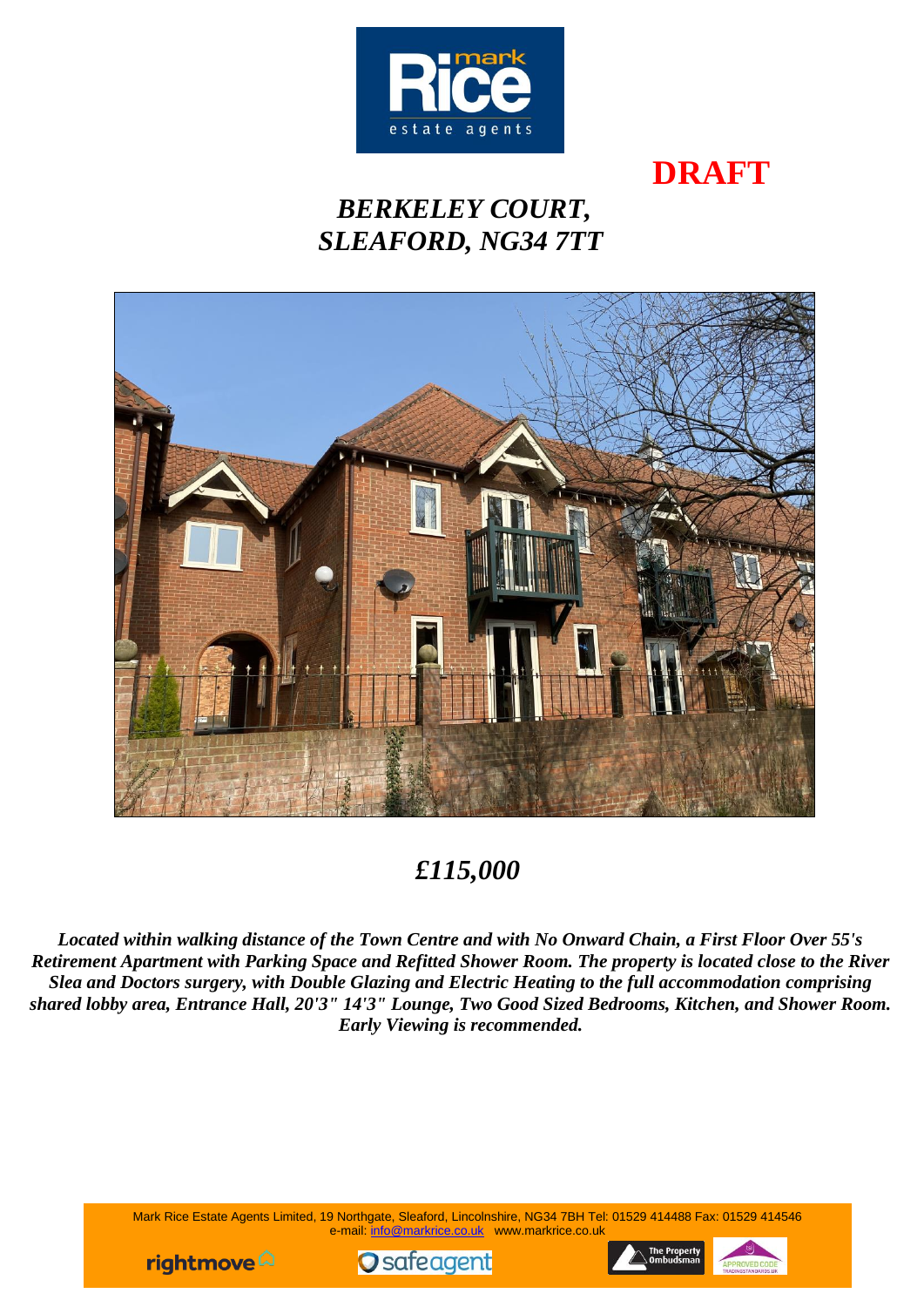#### *Location:*

*Sleaford is an expanding Market Town with amenities to cater for most day to day needs and facilities including excellent primary and secondary schools, swimming pool and leisure centre, vets, library and good road and rail links to surrounding areas, including Grantham with an Intercity rail connection to London Kings Cross.*

## *Directions:*

*Travelling from our offices follow the one way system past the Market Place and turn right into Carre Street. Berkeley Court is located on the left hand side, and the entrance to the apartment is on the right hand side.*

*\_\_\_\_\_\_\_\_\_\_\_\_\_\_\_\_\_\_\_\_\_\_\_\_\_\_\_\_\_\_\_\_\_\_\_*

*Ground floor entrance door and stairs provide access to the shared first floor lobby area.*

# *Entrance Hall:*

*Having loft access, Dimplex electric heater, storage cupboard and airing cupboard.*

# *Lounge: 6.17m (20'3") x 4.34m (14'3")*

*Having French doors to balcony, two Dimplex electric heaters and electric fire with surround.*

### *Kitchen: 3.05m (10'0") x 2.49m (8'2")*

*Having wall and base units with work top, tiled splashbacks, inset stainless steel drainer sink with mixer taps, electric oven, electric hob with cooker hood over, chrome towel radiator, space for fridge freezer, and space and plumbing for washing machine.*

*Bedroom 1: 4.27m (14'0") x 2.46m (8'1") Having wall mounted electric heater.*

*Bedroom 2: 3.56m (11'8") x 2.44m (8'0") extending to 10'2" Having wall mounted electric heater.*

#### *Shower Room:*

*Being fully tiled and having w.c with concealed cistern, vanity hand washbasin with monobloc tap, separate mains fed shower cubicle, electric wall heater, electric towel radiator and extractor fan.*

#### *Outside:*

*We are informed by the owners there is an allocated parking space with the property.*

#### *Agents Note:*

*This is a leasehold property, however when purchased the owner will obtain a portion of the management company and the overall freehold.*



 *Lounge*



 *Kitchen*



 *Bedroom 1*



 *Bedroom 2*



 *Shower Room*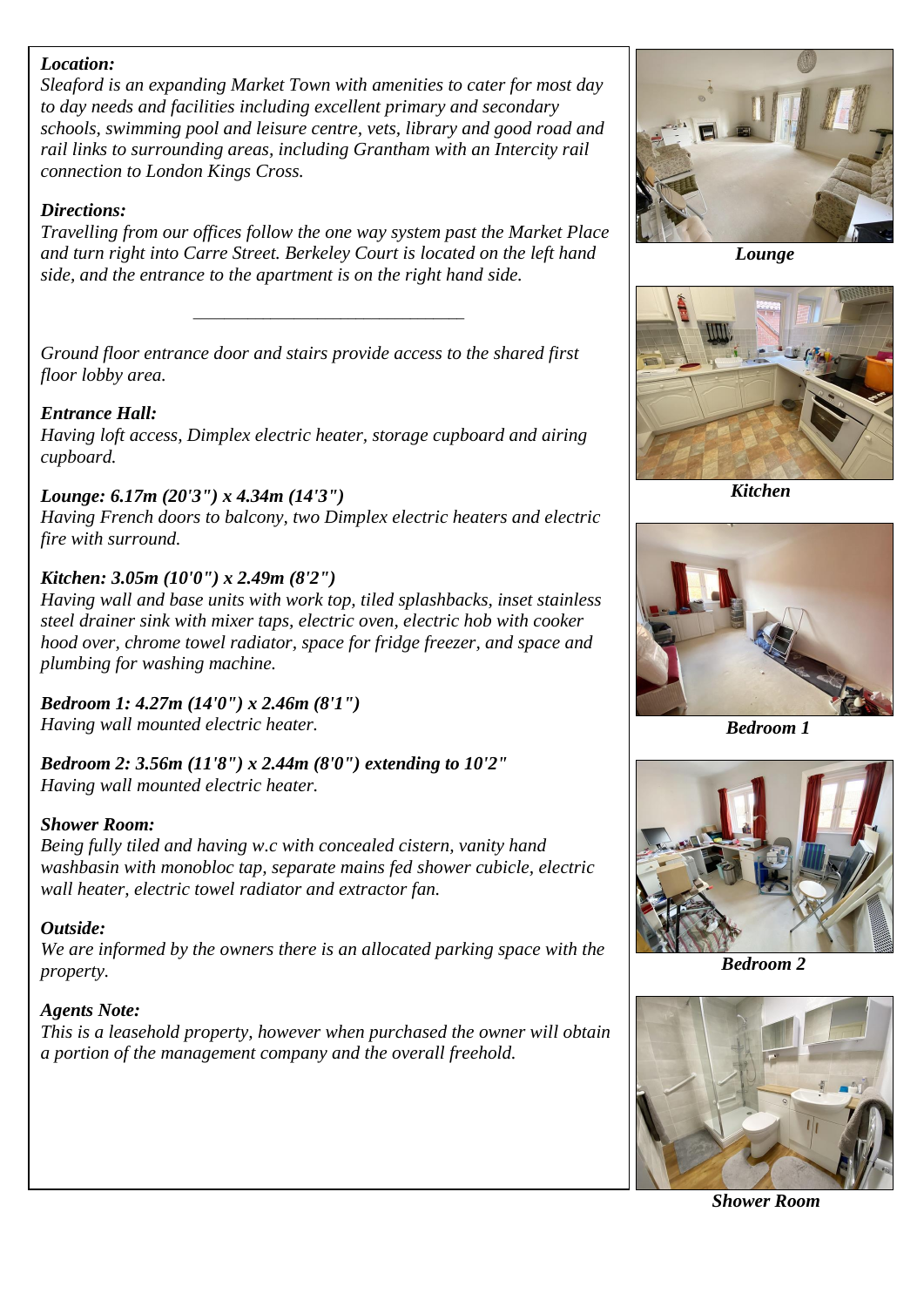

TOTAL APPROX. FLOOR AREA 728 SQ.FT. (67.6 SQ.M.) Whilst every attempt has been made to ensure the accuracy of the floor plan contained here, measurements of doors, windows, rooms and any other items are approximate and no responsibility is taken for any error, or doors, windows, ioonis and any other liens are approximate and no responsibility on this plan is for illustrative purposes only and should be used as such by any<br>prospective purchaser. The services, systems and applianc



*Agents Note: These particulars are set out for the guidance of proposed purchasers and act as a general guideline and do not constitute part of an offer or contract. Measurements shown are approximate and are to be used as a guide only and should not be relied upon when ordering carpets etc. We have not tested the equipment or central heating system if mentioned in these particulars and prospective purchasers are to satisfy themselves as to their order. All descriptions, references to condition or permissions are given in good faith and are believed to be correct, however, any prospective purchasers should not rely on them as statements or representations of fact and purchasers should satisfy themselves by inspection or otherwise as to the authority to give any warranty or representation whatsoever in respect of this property. No responsibility can be accepted for any expenses incurred by intending purchasers in inspecting properties that have been sold or withdrawn.*